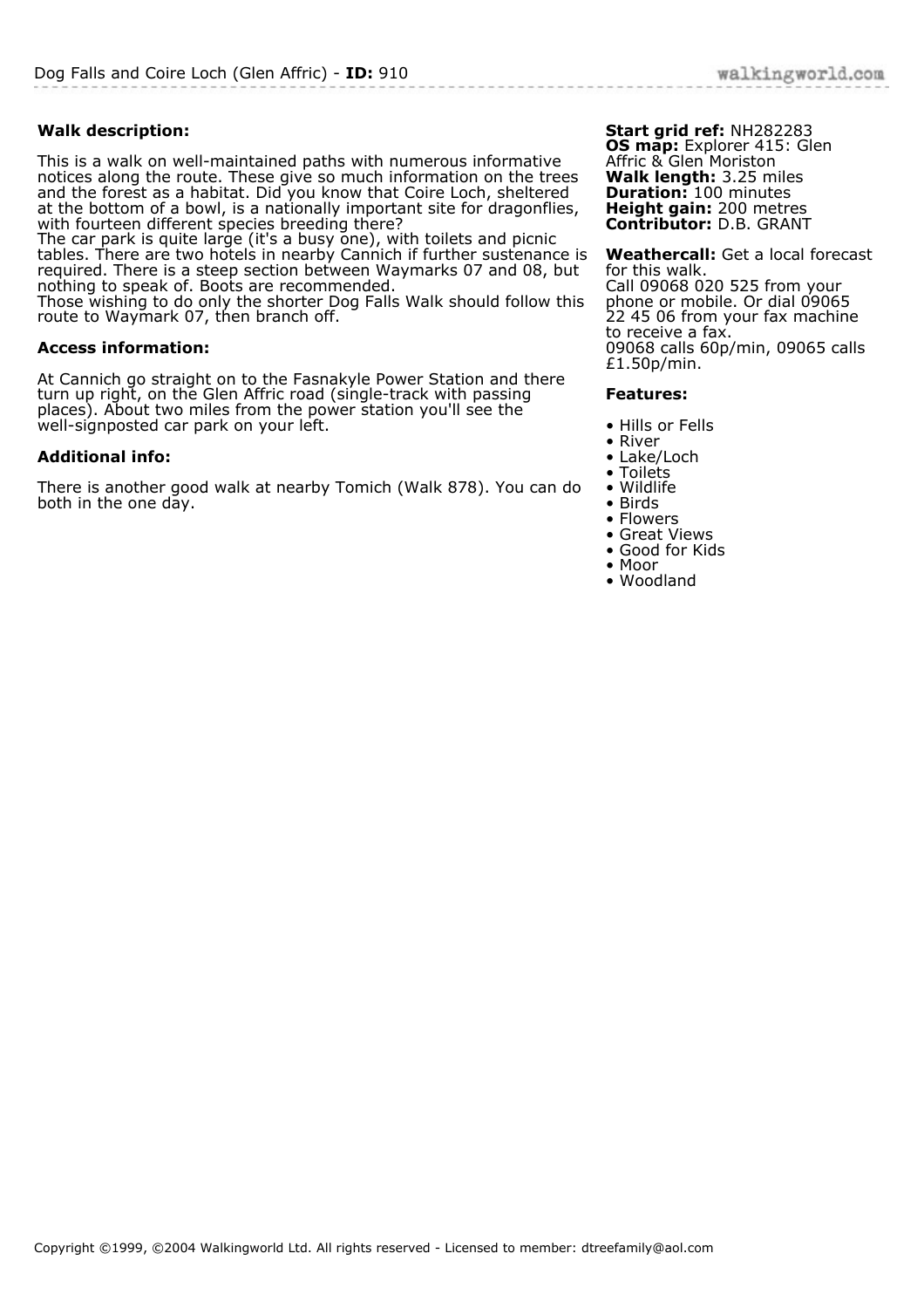$1:50000(x2)$ 

Dog Falls - Coire Loch



Reproduced from the Ordnance Survey maps with the permission of<br>the Controller of Her Majesty's Stationery Office © Crown Copyright

Ikm 1 mile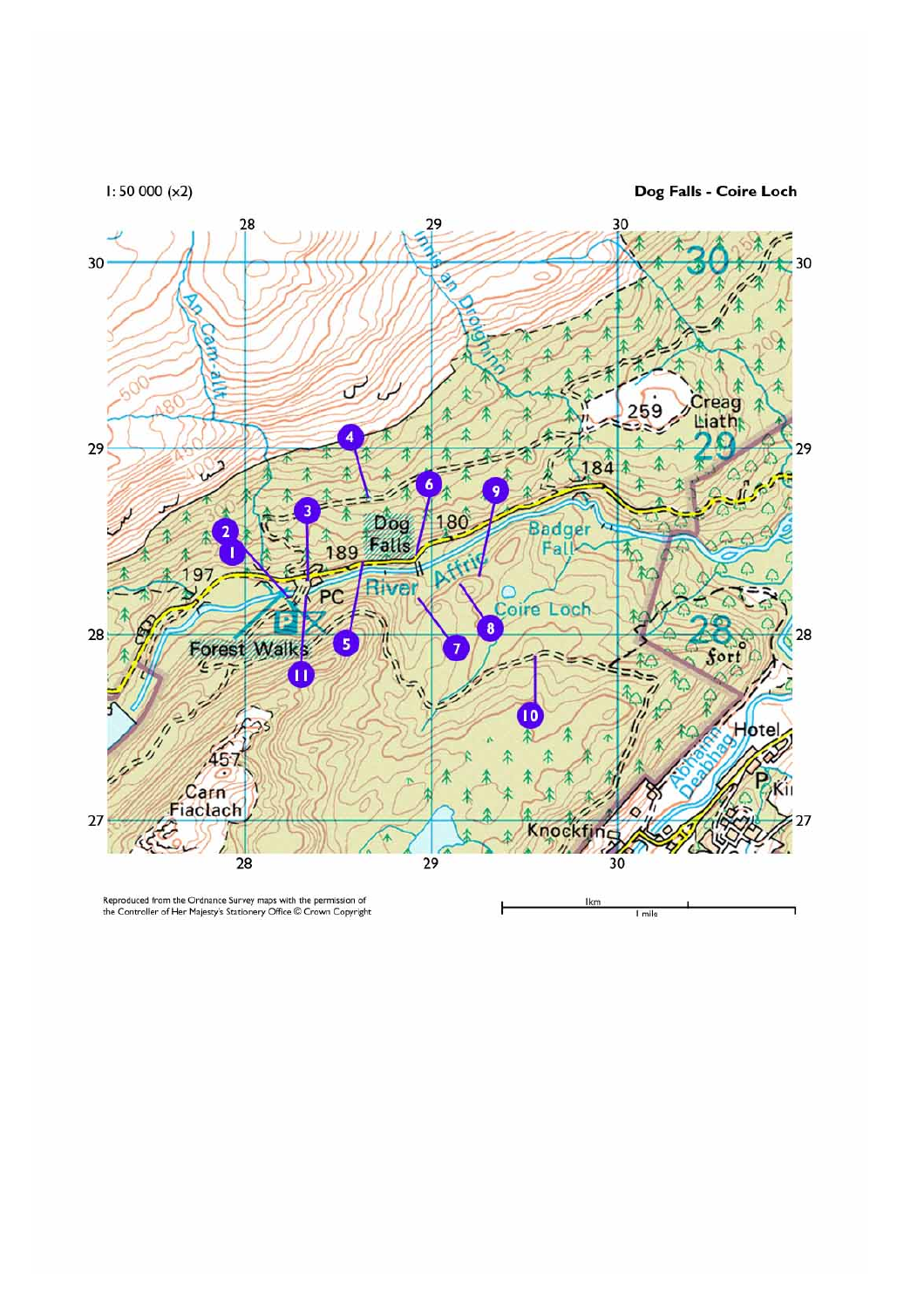|    | The car park. The walk starts near the bridge.                                                                                                                                                                                                                                                                                                          | (Grid ref: 282283) |
|----|---------------------------------------------------------------------------------------------------------------------------------------------------------------------------------------------------------------------------------------------------------------------------------------------------------------------------------------------------------|--------------------|
|    | Take the Coire Loch Walk path (yellow on the posts)<br>alongside the River Affric; some lovely picnic sites here.<br>After 300m you cross the road.                                                                                                                                                                                                     | (Grid ref: 282283) |
|    | Up the steps and pick up the path across the road (yellow<br>marker). You soon come to a path going off right, marked<br>Dog Falls.                                                                                                                                                                                                                     | (Grid ref: 283283) |
|    | Take the path down and across the road to the falls<br>viewpoint.                                                                                                                                                                                                                                                                                       | (Grid ref: 286287) |
| 5  | The Dog Falls. Return to Waymark 04 and go right (yellow<br>marker) for 200m to cross the road again.                                                                                                                                                                                                                                                   | (Grid ref: 287284) |
| 6  | Cross the road and pick up the path on the other side.<br>Continue, across the airy bridge, soon to reach a fork.                                                                                                                                                                                                                                       | (Grid ref: 289285) |
|    | At this fork the shorter Dog Falls Walk goes off right (red<br>posts). We go straight on (yellow post), climbing steeply to<br>a viewpoint.                                                                                                                                                                                                             | (Grid ref: 289282) |
| 8  | Good view from here (260m), but not as good as the view<br>from a few metres on, overlooking Coire Loch.                                                                                                                                                                                                                                                | (Grid ref: 292283) |
|    | The Coire Loch, ringed by waterlilies. The path goes down<br>behind the big Scots pine (yellow post), to the lochside<br>(count the dragonflies). Soon after leaving the loch the<br>path widens and meets a T-junction.                                                                                                                                | (Grid ref: 293283) |
| 10 | Turn right on this broad track (and stay on it to the end of<br>the walk). As you climb (to 300m) there are some good<br>views to your right. Near the top of the climb you'll see the<br>Dog Falls Walk rejoining our walk, on your right. But stay<br>on this broad path, now following RED marker-posts. After<br>a long descent you come to a gate. | (Grid ref: 296279) |

 $\alpha$  , and an  $\beta$  are  $\alpha$  and  $\alpha$  , and  $\alpha$  , and  $\alpha$  , and  $\alpha$  , and  $\alpha$  , and  $\alpha$